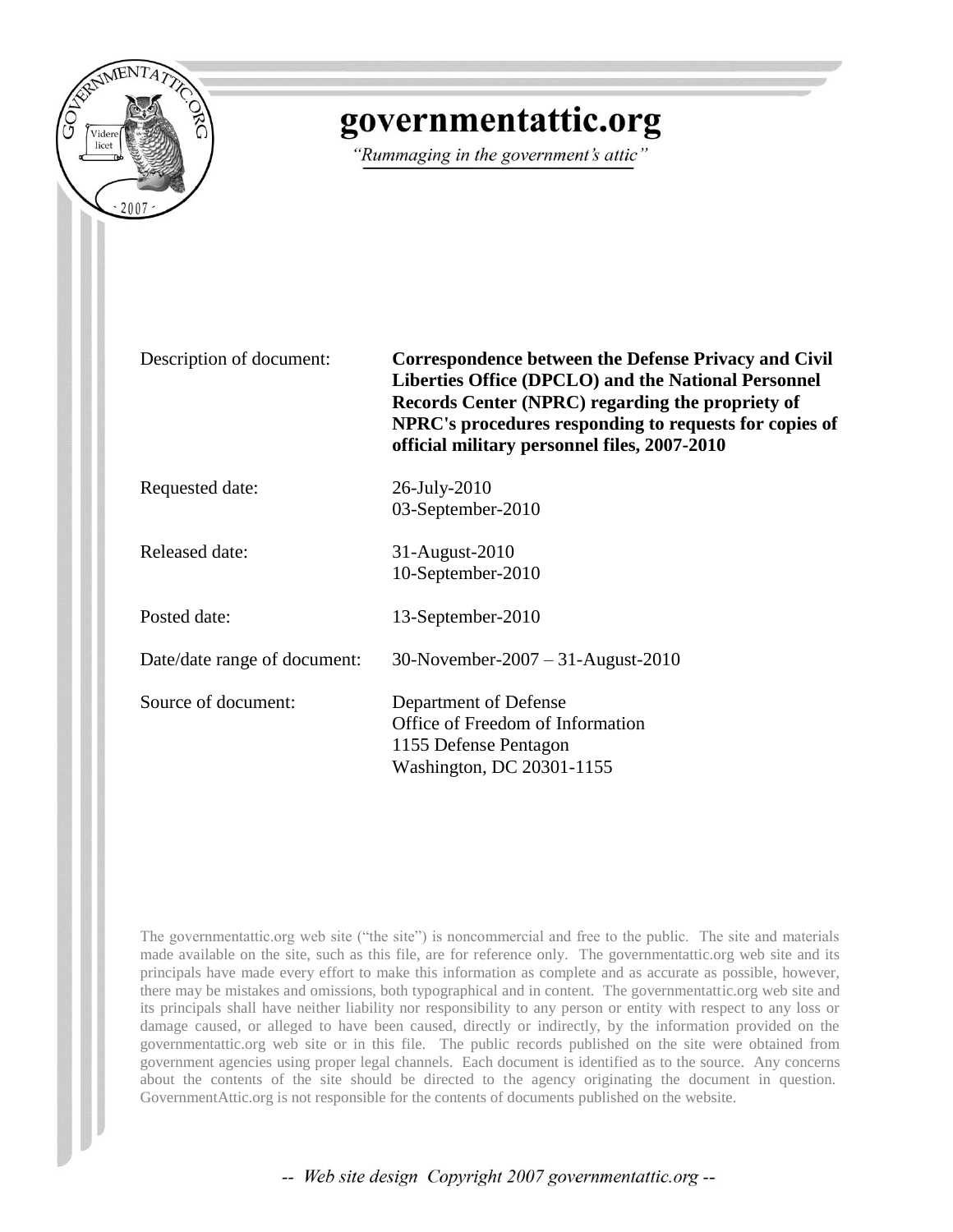



Ref: IO-F-1368

This is in response to your July 26, 2010, Freedom of Information Act (FOIA) request for "... a copy of the letter in January or February or March of 2010, addressed from the DPCLO to the National Personnel Record Center about the propriety of NPRC's procedures responding to requests for copies of official military personnel files." We received your August 5, 2010. The enclosed seven pages are appropriate for release without excision.

Inasmuch as this action constitutes a full grant of your request, I am closing this file in this Office. There are no fees associated with this response.

 $\setminus$ 

 $\rightarrow$ 

Sincerely,

 $\bigcirc$  Paul J. Jacobsmeyer

Enclosures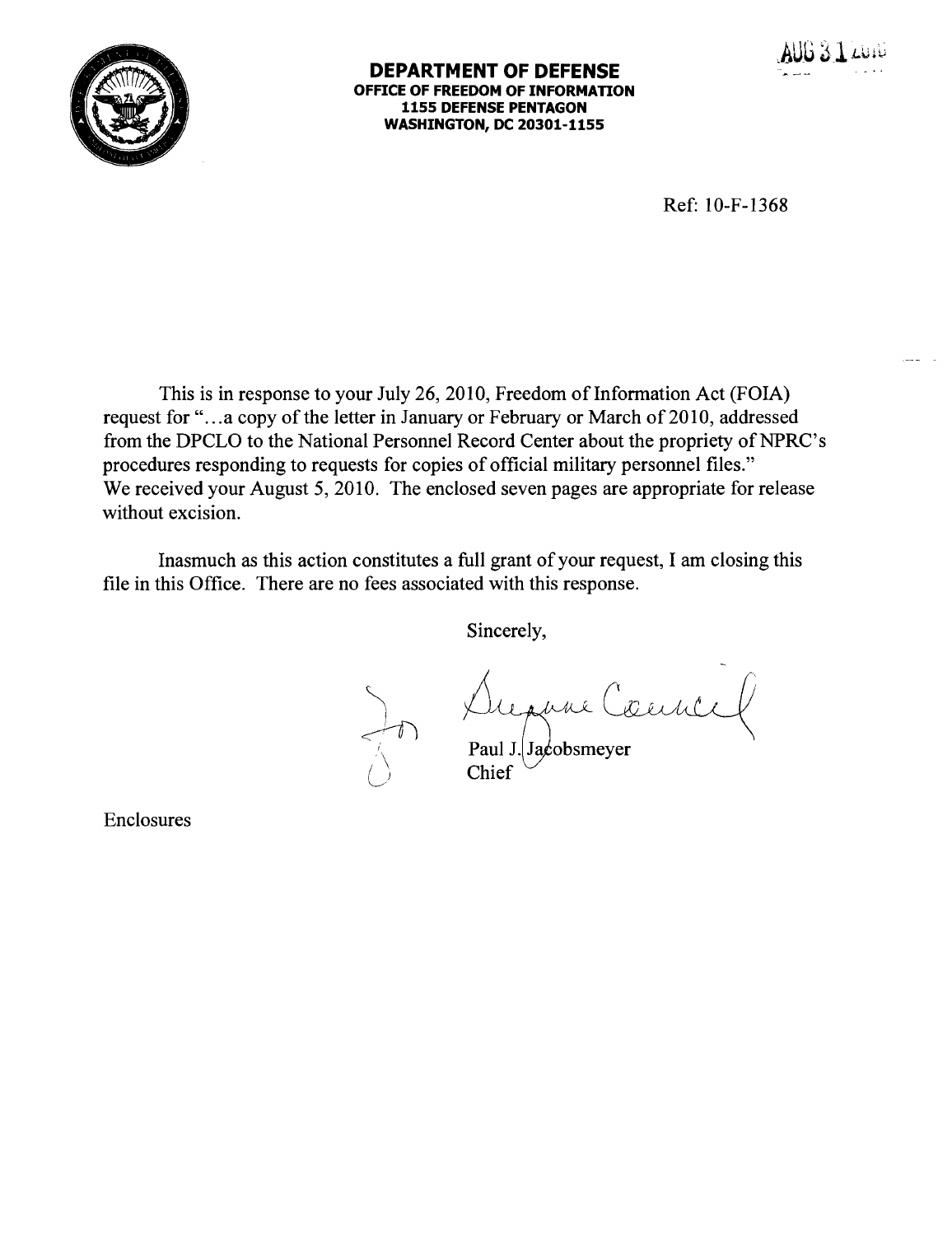

DEPARTMENT OF DEFENSE DEFENSE PRIVACY OFFICE 1901 SOUTH BELL STREET, SUITE 920 ARLINGTON, VA 22202-4512

NOV 3 a <sup>2007</sup>

Ronald L. Hindman, Director National Personnel Records Center Military Personnel Records 9700 Page Avenue St. Louis, MO 63132-5100

Subject: Individual/Next of Kin (NOK) Access to Personal Information

Dear Mr. Hindman:

This letter discusses a report of practices currently employed by the National Personnel Records Center (NPRC) regarding the processing of copy requests for MiJitary Personnel Records by individuals; and the practice of providing copies of deceased member records to the next of kin without verification of the death of the former member.

It has been brought to the attention of this office that NPRC is not currently providing a complete copy of the Official Military Personnel File (OMPF) to first party requesters when a written request for a copy of their record is made. NPRC is essentially making "judgments" as to what the requester "really needs" and is selectively providing portions of the record to first party requesters.

The Privacy Act as implemented by DoD 5400.ll-R addresses access to records and establishes access provisions that are intended for use by individuals who seek access to records about themselves that are maintained in a system of records. Individuals are required to address requests for access to personal information in a system of records to the system manager or to the office designated in the DoD Component procedural rules or the system notice.

Based on their request for a complete copy of the responsive OMPF as opposed to a request for release of specified docwnents, NPRC must make available to the individual to whom the record pertains all of the personal information contained in the system of records unless an exemption has been claimed for the system. However, when an exemption limits access to an individual's records, the request shall be processed to provide information that is not restricted by the exemption.

The individual must be granted access to the original record or an exact copy of the original record without any changes or deletions, except when deletions have been made in accordance with paragraph C3.l.5 (lllegible, Incomplete, or Partially Exempt Records) of this Chapter. For the pwpose of granting access, a record that has been amended under paragraph C3.3.2 (Amending Records) of this Chapter is considered to be the original.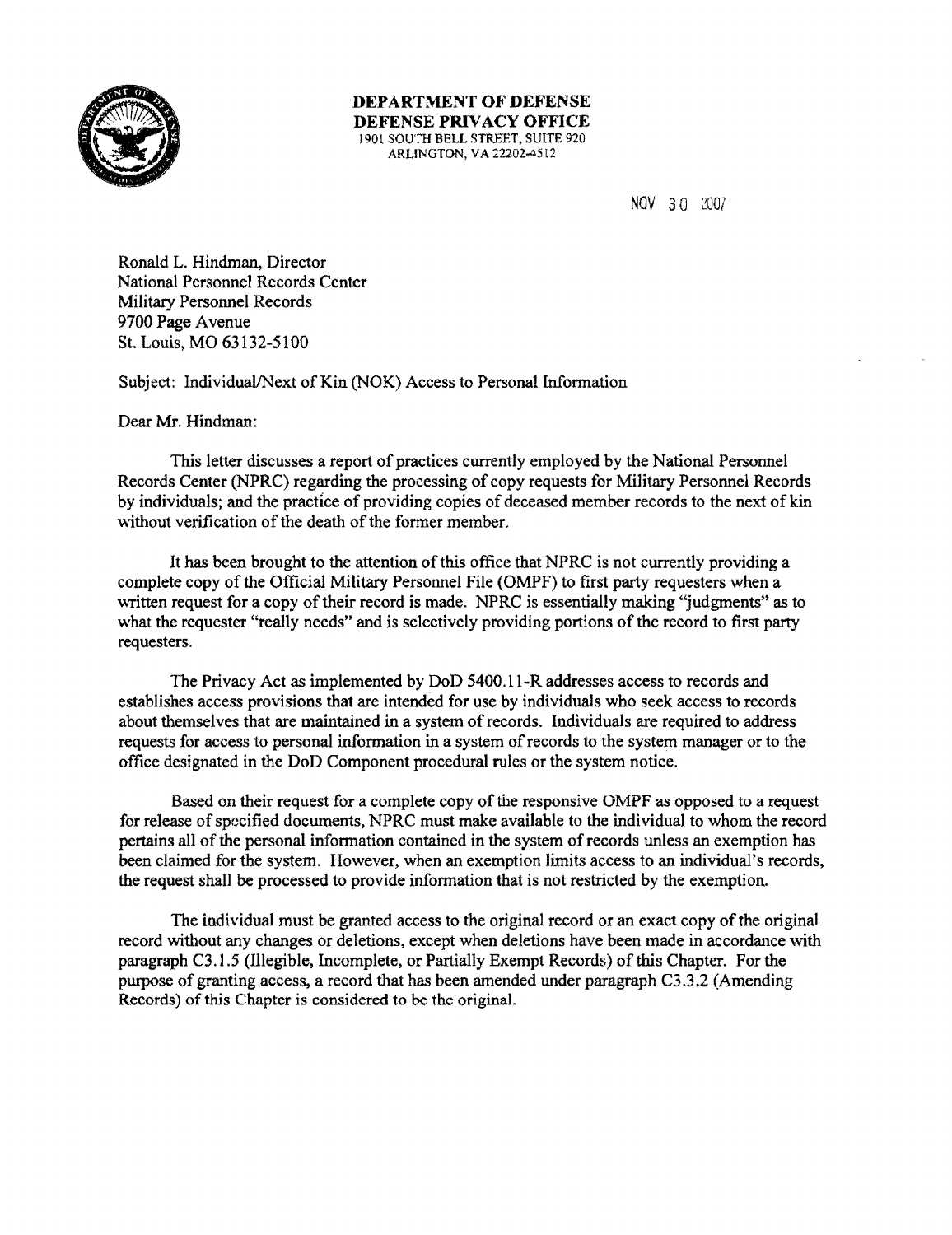The second matter addresses the practice by NPRC regarding the release of records to NOK when the NOK reports that a former member is deceased. NPRC is not requiring the NOK to provide proof of death of the former service member, including situations where no proof of death is contained in the service record. NPRC is allegedly "taking the word" of the NOK that a former member is deceased and providing them with a complete copy of the service record.

It is essential that both the relationship to the individual and proof of death be established before providing access and/or releasing the record to the NOK. If the OMPF does not reflect the requester as a NOK, then the individual requesting such access should be required to provide reasonable proof of his or her identity and relationship to the individual whose records have been requested. Identity verification procedures shall not be so complicated as to unnecessarily discourage individuals from seeking access to information about them; or be required of an individual seeking access to records that normally would be available under the Freedom of Information Act. Similarly, if the OMPF does not reflect that the member is deceased, the individual requesting such access should be required to provide reasonable proof that the member is deceased.

If you have questions or require additional information on this matter, do not hesitate to contact me at  $(703)$  607-2943, DSN 225-2943 or by email at sam.jenkins $@$ osd.mil.

Allenhine

Samuel P. Jenkins **Director** 

Copy to: Military Service Component Privacy Officials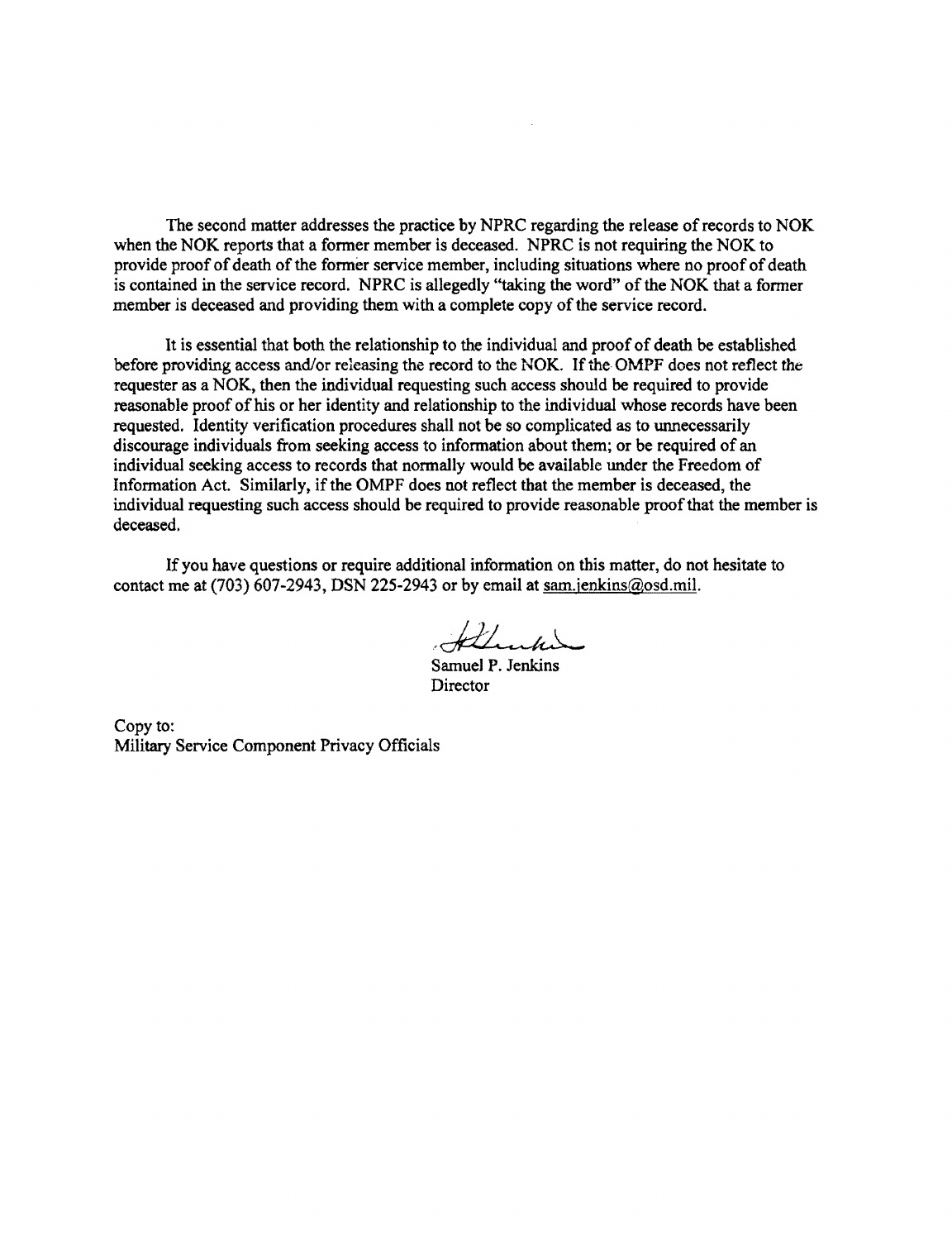*National Personnel Records Center* 



*9700 Page Avenue, St. Louis, Missouri 63131-5100* 

FEB 0 6 2008

Mr. Samuel P. Jenkins, Director Defense Privacy Office 1901 South Bell Street, Suite 920 Arlington, VA 22202-4512

Dear Mr. Jenkins:

This is in reply to your letter of November 30, 2007, regarding processing copy requests for Military Personnel Records from former service members, and the practice of providing copies of deceased member records to the next of kin (NOK) without verification ofthe death of the former member.

The current processes in place at NPRC were developed many years ago to meet the needs of the veterans and their families while maintaining the efficiency of the government within the appropriated resources. Now, as a reimbursable operation, we have established appropriate measures to protect the privacy of the veteran taking into account the desires and budgets of the service departments who must pay for our services. Our current complaint and follow-up rate is less than 1%, indicating the vast majority of our customers are satisfied with our service. However, we understand and appreciate the concerns raised in your letter.

We conducted an analysis to determine the impact of implementing the changes you described. Our analysis shows we will not be able to maintain an acceptable level of service to veterans and their families without substantially increasing our staff and, in turn, substantially increasing the billing rate for the Services. We would need to make the following adjustments to produce the additional 7,900,000 documents for complete copy cases and to institute the verification process for NOK cases:

- Reorganize the center to absorb 62 more staff members, who would be required to produce and review the additional documents generated for complete copy cases. We also would need to acquire additional equipment (copiers, computers, etc.) and would incur increased postage costs.
- Add 15 more people to review NOK requests and obtain required documents to verify the veteran is deceased and to establish the relationship of the requester to the veteran. This is a significant change to our current process, and we expect a large return rate of requests until we were able to publicize our requirements and educate the veterans' families and the veteran service officers around the country.

The cost of this additional work would be approximately \$8.5M annually or an increase of \$9.11 per correspondence case.

*National Archives and Records Administration*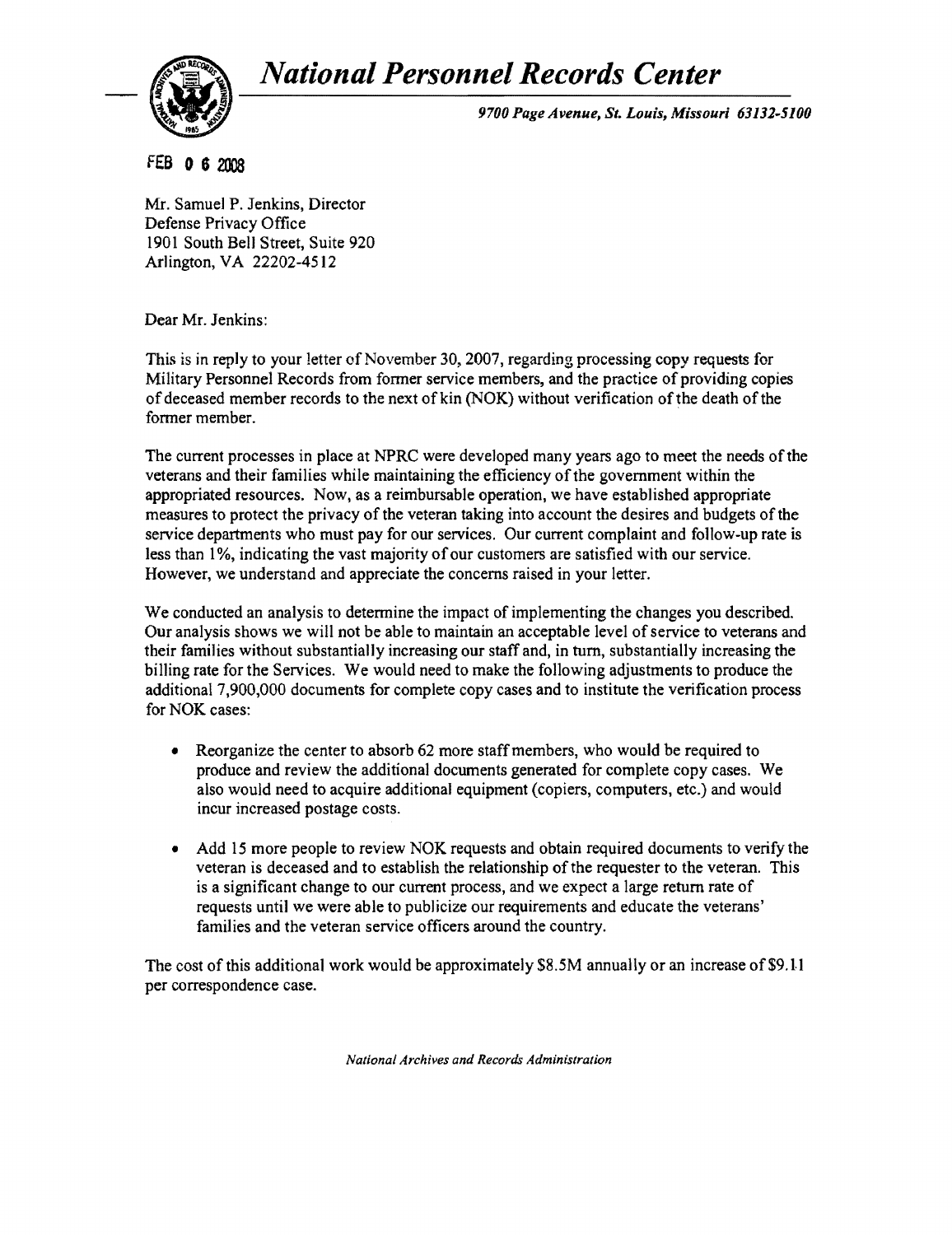In light of the magnitude of the costs of implementing these changes, but in keeping with the need to improve our current processes, I presented another alternative to the Services' Records Managers for their consideration. The key details are summarized below:

- Continue to provide "selected copies" when we receive a request for a copy of the personnel or medical record from the veteran. However, our return correspondence would clearly state that we are providing selected "critical documents" from the veteran's record, would give examples of documents that were omitted, and would inform them that a full copy will be provided, if a follow-up request is submitted.
- Require verification of the veteran's death, but continue to use the perjury statement and technician review to establish NOK relationship. While we agree it is important to establish the veteran is deceased, we do not believe an effective screening process can be established without placing undue burden on the NOK and delaying potentially time-sensitive responses.

The cost of implementing this alternative would be approximately \$1.8M annually or \$1.93 per case.

The Records Managers thoughtfully considered our alternative. They believe it addresses the major concerns you raised in your letter while resulting in a more modest increase in the per case correspondence rate. Additionally, the Privacy Officer for NARA has reviewed our proposal and concurs with this approach as well.

The analysis described above is predicated on our interpretation of DoD Regulations 5400.7-R and 5400.11-R, which imply all third-party personal information should be redacted from a record before a copy is provided to the veteran or the next of kin. We understand the Services may interpret these regulations differently and may not be redacting third-party personal information before providing a copy of the record to the veteran or next of kin. In conjunction with your review of this proposal, we would appreciate a definitive opinion on this issue so we can refine our screening process.

With your concurrence, we will be able to implement the new processes within approximately 45 days. Of course, we also stand ready to execute the more extensive process outlined in your letter. However, it would be approximately six months before we could be able to fully implement the new procedures as we will need to hire supervisors, technicians and support staff and fully equip the new work areas.

Please contact me if you have questions.

Sincerely,  $\frac{1}{2}$ 

Director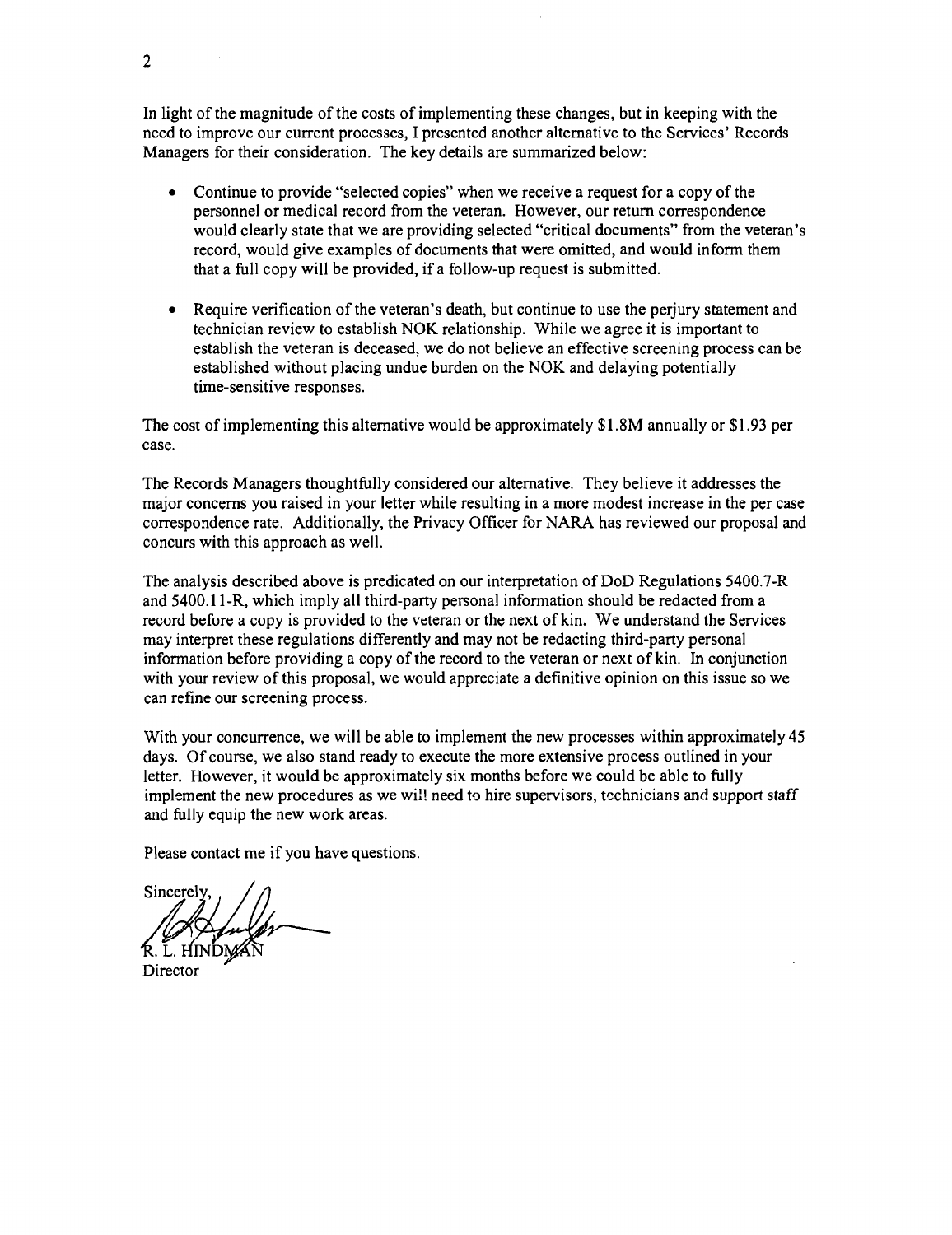

DEPARTMENT OF DEFENSE DEFENSE PRIVACY OFFICE 1901 SOUTH BELL STREET, SUITE 920 ARLINGTON, VA 22202-4512

NOV 1 3 2009

Ronald L. Hindman, Director National Personnel Records Center Military Personnel Records 9700 Page Avenue St. Louis, MO 63132~51 00

Subject: Requests for Records/Next of Kin (NOK) Access to Personal Information

Dear Mr. Hindman:

This letter is regarding our ongoing discussion of the National Personnel Records Center's (NPRC) current practice when processing Official Military Personnel File (OMPF) copy requests, and the practice of providing copies of deceased service member records to the next of kin (NOK) without verification of the former member's death.

## OMPF Copy Requests

As it has been nearly two years since we began our dialogue on this subject, I remain significantly concerned over NPRC's continued noncompliance with key sections of the Privacy Act of 1974. As you will recall, I originally registered these concerns with you by my November 2007 letter. I understand several of those concerns have not yet been adequately addressed, including NPRC's failure to grant individuals access to the complete set of records contained in an individual's OMPF when such a request has been made (with the exception of the United States Marine Corps records). I understand the National Archives and Records Administration (NARA) Inspector General recently issued a Management Letter to the Archivist identifying this same deficiency with NPRC's practices.

Retta Graham-Hall, Chair of the Military Personnel Records Management Working Group (MPRMWG) for the Office of the Undersecretary of Defense, Personnel & Readiness, has communicated to me your proposed actions for addressing my concerns and those of the Inspector GeneraL Regrettably, I believe your proposed steps would fail to bring the NPRC program into compliance for the following reasons.

1. The Privacy Act provides that "[e]ach agency that maintains a system of records shall upon request by any individual ... permit him ... to review the record and have a copy made of all or any portion thereof in a form comprehensible to him." I cannot overstate the importance of this mandate. As written, the Privacy Act does not provide agencies with the discretion to determine which records should be provided absent a specific exemption. There is no exemption for your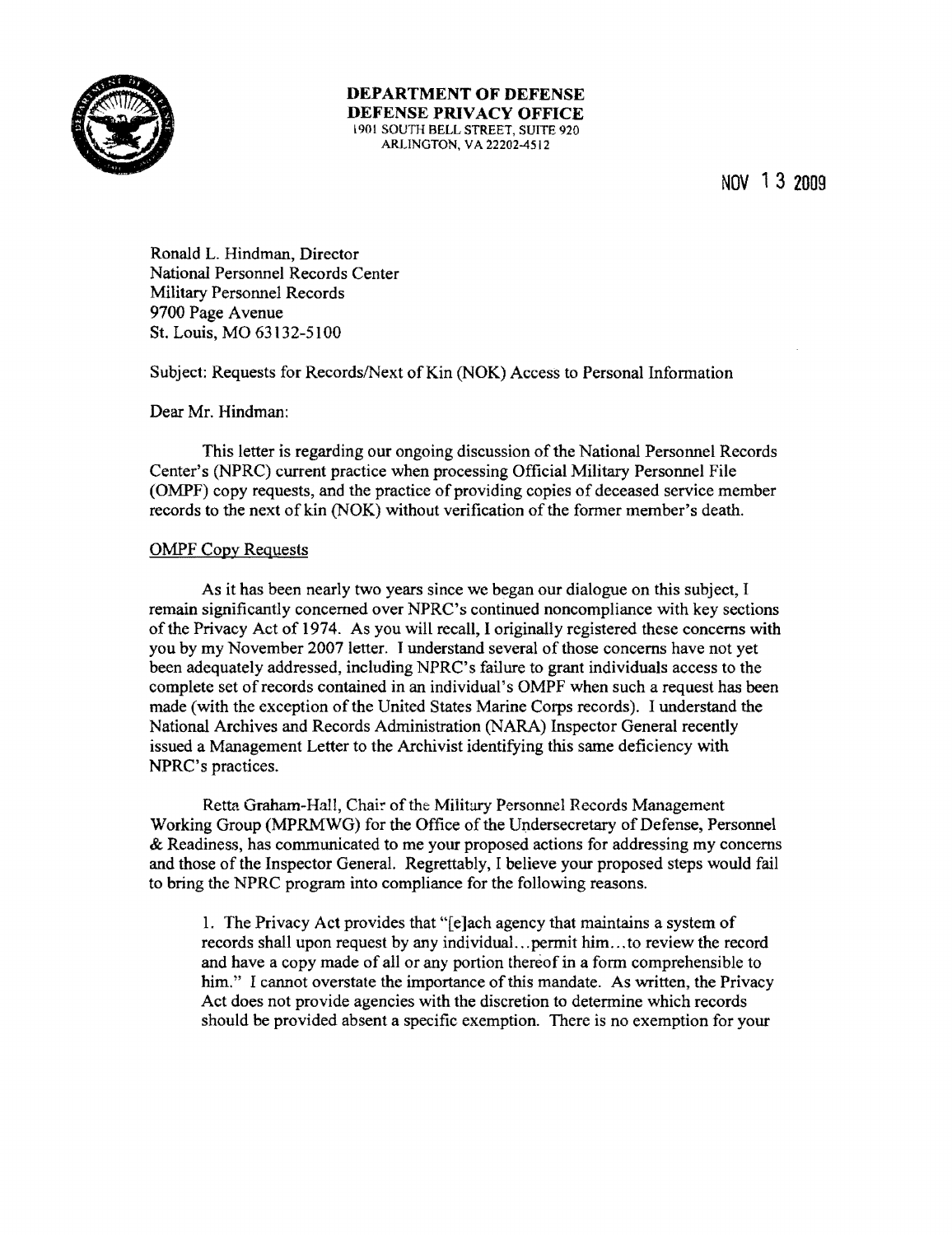claim of exorbitant costs. To the extent that an agency desires to limit a response without claiming an exemption, it may only do so in collaboration with - and with the expressed consent of  $-$  the requestor.

NPRC's current practice is especially troubling because the agency asserts that its rationale for limiting responses (and any associated costs) is to minimize costs to the taxpayer and to the Military Services. It is thus ironic that the process NPRC has instituted often results in a greater cost burden on the taxpayer and the Services, with the individual having to make a second request for the records and the NPRC potentially submitting a claim for payment of a second administrative fee after NPRC fails to provide the required records in the first place. These practices violate both the letter and spirit of the Privacy Act, suggest double billing, and should be terminated immediately.

2. To begin addressing my concerns and those of the Inspector General, I understand you have proposed providing select records along with a summary extract, which would detail what records have been provided and what other records might exist but which have not been provided. Although this constructive step would allow NPRC to notify requestors that the records they have received do not represent the entire universe of responsive records, providing such an extract would still amount to a denial of access and thus would fall short of the Privacy Act's requirement that an agency provide all records pertaining to an individual absent a non-disclosure exemption.

I appreciate your position that NPRC could incur a significant cost in time and money to search through all of its records whenever responding to a request for a complete OMPF. Accordingly, I would like to recommend three options which would allow NPRC to limit the time and cost associated with providing a fully responsive set of records, while complying with the Privacy Act.

Option 1. Upon receiving a request for an individual's complete OMPF, NPRC may contact a requestor to ascertain the specific purpose for which the requested documents are required and to determine if there is a manner in which the requestor's scope could be limited while not compromising the requestor's objective.

Option 2. NPRC may develop information and guidance to assist individuals in making record requests. This could include the creation of a publicly available guide alerting the requestor to the types of specific records that exist and are typically required for various requestor purposes, including to certify education eligibility, obtain a security clearance, etc. Such a system would then permit the requestor to self-limit his or her request, and in the process, narrow the NPRC's search parameters and associated costs. Both options 1 and 2 are permissible under the Privacy Act.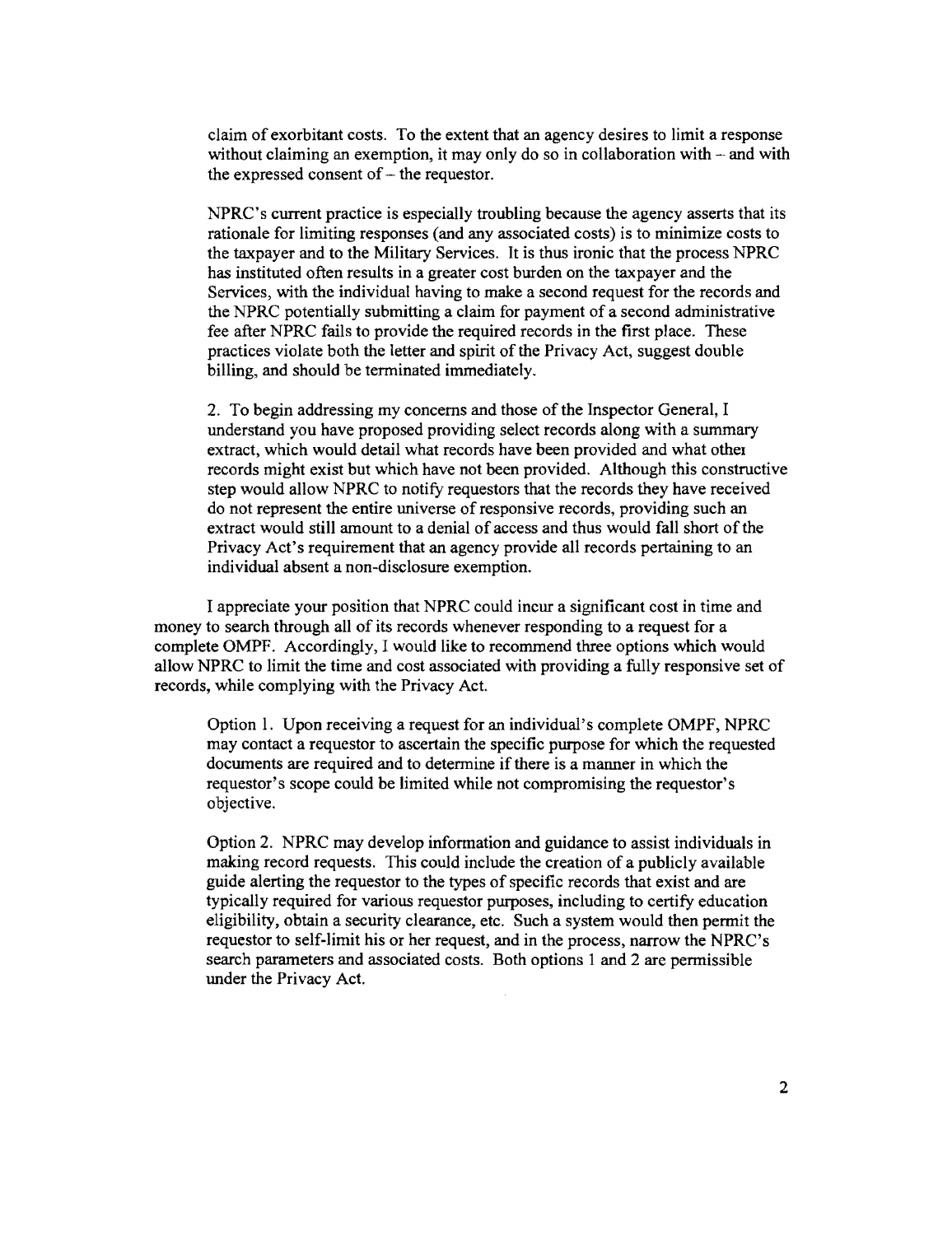Option 3. In addition, NPRC could establish and announce an agency policy limiting the frequency with which an individual may request a complete, complimentary copy of his or her records. In the event that NPRC elects to limit a requestor's frequency in this way, the agency could then provide an individual who makes multiple requests within the designated time frame with the option of paying for a second complete set of records him or herself, or receiving any records which may have been added to his or her file since NPRC's provision of the individual's initial complete record. In the case of the latter, it would be important that NPRC develop a system and process for tracking newly added record items and the date(s) that such items are placed in the official record.

## Veri£cation ofNOK

With regard to NPRC's verification of NOK requests, I am pleased to learn of your implementation of the requirement to verify the veteran's death as of October 30, 2009. I believe this is a key safeguard against the fraudulent acquisition of another individual's files for various inappropriate purposes. Although I understand requiring NOK to verify their relationship could present a challenge for some individuals, I believe the advantage to doing so outweighs any burdens imposed. Accordingly, I stand by my original recommendation that where an OMPF does not reflect the requestor as a NOK, the individual requesting such access should be required to provide reasonable proof of his or her identity and relationship to the individual whose records have been requested.

If you have any questions or require additional information, please do not hesitate to contact me at  $(703)$  607-2943 or by email at sam.jenkins@osd.mil.

Sincerely,

Samuel P. Jenkins Director, Defense Privacy Office

cc:

Chair of MPRMWG, Office of the Undersecretary of Defense, Personnel & Readiness Chief, Master Personnel Records, Department of the Air Force Chief, Army Records Management Division, Department of the Army Chief, Army Soldier Records Branch, Department of the Army Director of Records, Department of the Navy Director, Military Personnel Records Management Division, Department of the Navy Head, ARDB, CMC, U.S. Marine Corps Head, Manpower Management Support Branch, U.S. Marine Corps Records Officer, Department of the Air Force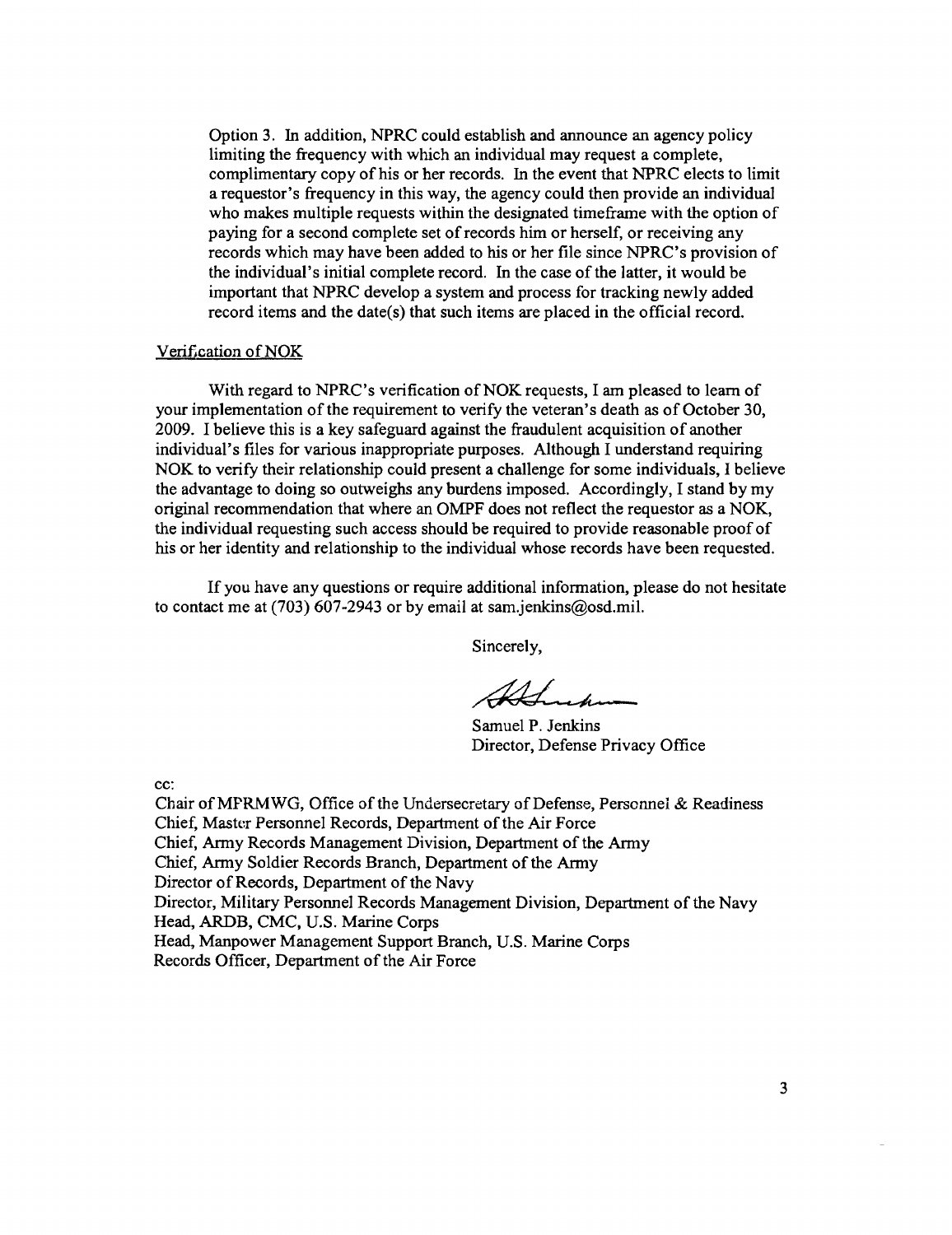*National Archives and Records Administration*



*8601 Adelphi Road College Park, Maryland 20740-6001*

September 10, 2010

## Re: Freedom of Information Act Request NGC10-229

This is in response to your Freedom of Information Act (FOIA) request of September 3, 2010, for a copy of the January 14, 2010, letter signed by Thomas Mills, Assistant Archivist for Regional Records Services that was sent to Samuel P. Jenkins, Director of the Defense Privacy Office. Your request was received in this office on September 7, 2010, and assigned tracking number NGC10-229.

We have located the letter you have requested. A scanned copy is being provided to you at this time. The letter is released in full. We feel that this response fully satisfies your request.

If you consider this a denial under the FOIA, you have the right to file an administrative appeal. Address your appeal to the Deputy Archivist (ND), National Archives and Records Administration, College Park, Maryland 20740. Your appeal should be received within 35 calendar days of the date of this letter and it should explain why you think this response does not meet the requirements of the FOIA. Both the letter and the envelope should be clearly marked "Freedom of Information Act Appeal." All correspondence should reference the tracking number NGC10-229.

Please let us know if we may be of further assistance.

Sincerely,

/S/

JAY OLIN NARA Deputy FOIA Officer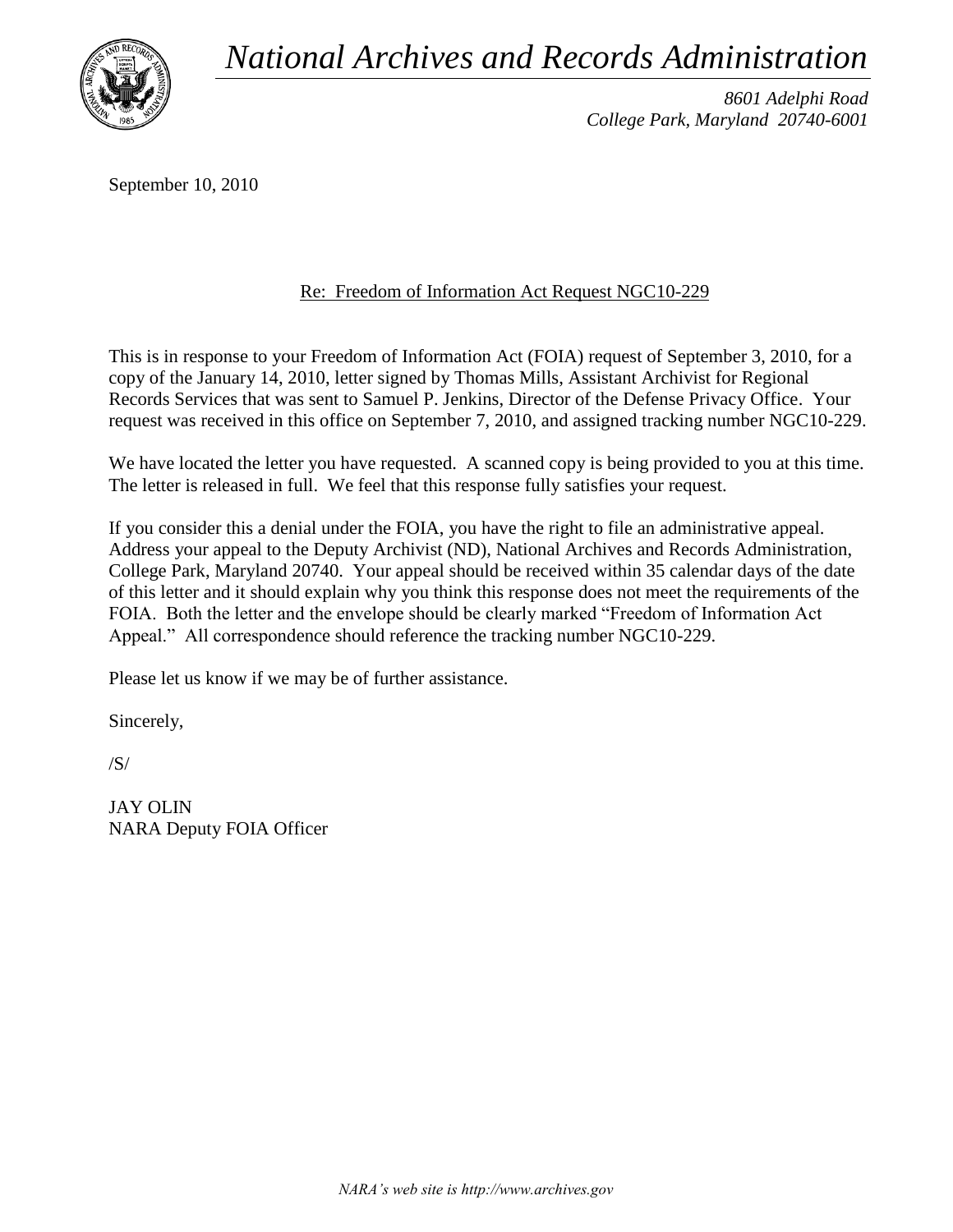*National Archives and Records Administration* 



*8601 Adelphi Road College Park, Maryland 20740-6001* 

January 14,2010

Samuel P. Jenkins **Director** Defense Privacy Office 1901 South Bell Street, Suite 920 Arlington, VA 22202-4512

Dear Mr. Jenkins:

Thank you for your November 13, 2009 letter to Ronald Hindman, Director of the National Personnel Records Center. Previously, Mr. Hindman had written to you about these matters in February 2008, and since then he had received no further formal communication about the matter from your office or any other DOD office.

As your most recent letter notes, in October 2009 in response to a NARA OIG management letter, NARA took steps to clarify and widely publicize our policy to provide only copies of key documents and extracts of vital information rather than a copy of every document in a military personnel and/or medical file. We now clearly and prominently describe our policy both on our web site and as part of written responses to individual requestors. In November 2009, Mr. Hindman wrote to major veterans Service Organizations, the Military Services Records Officers, the Department of Defense Office of Personnel and Readiness, and the Department of Veterans Affairs to inform and/or remind them about our policy, which has been in place since the 1970s.

NARA believes that our approach is consistent with the Privacy Act and is substantially equivalent to your proposed option 1, in that we contact a requestor, in our case by mail, to ascertain if the requestor's objective has been met. If after receiving our response, the requestor asks for the additional pages, we send them. Our approach avoids costly delays in reviewing and copying some documents that are not normally needed for benefit claim purposes. As a result, we are able to respond to more requestors, faster, and at less cost to the taxpayers. Exceptions to this procedure are files more than 62 years old, US Marine Corps files, all certified legal cases, and all requests from the Department of Veterans Affairs; copies of every document are sent in response to these requests. This approach has been the subject of several discussions with the Service Records Officers, who are the legal custodians of OMPFs less than 62 years old, and has continued with their full understanding. The exception is the U.S. Marine Corps which specifically required that a total copy be provided upon first request.